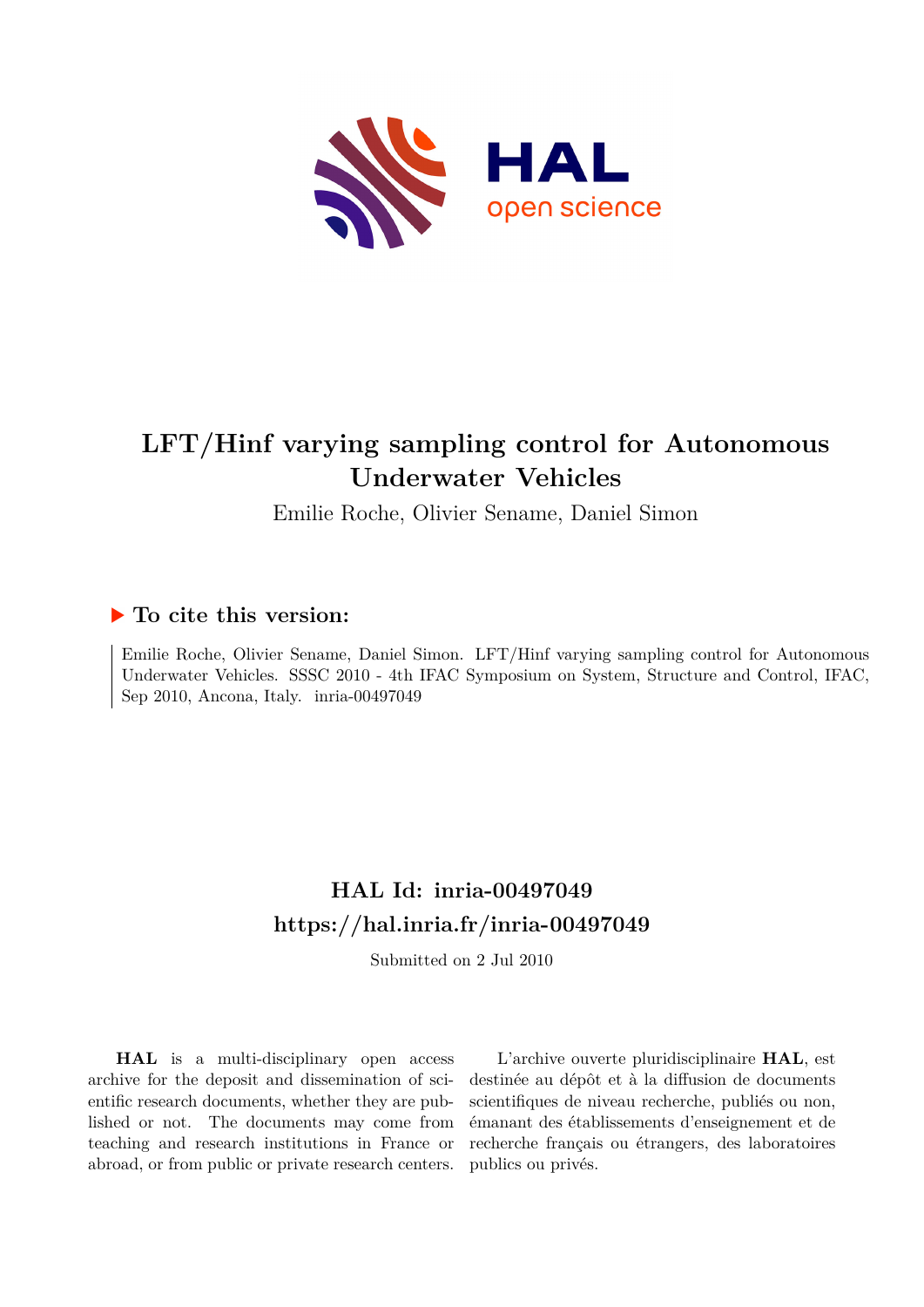## $LFT/\mathcal{H}_{\infty}$  varying sampling control for Autonomous Underwater Vehicles

E. Roche <sup>∗</sup>,∗∗ O. Sename ∗∗ D. Simon <sup>∗</sup>

\* INRIA Grenoble Rhône-Alpes, NeCS team, Inovallée, Montbonnot, 38334 Saint-Ismier Cedex, France Emilie.Roche@inrialpes.fr, Daniel.Simon@inrialpes.fr ∗∗ GIPSA-lab - Department of Control Systems, ENSE<sup>3</sup> , rue de la Houille Blanche, BP 46, 38402 Saint Martin d'Hères Cedex, France olivier.sename@gipsa-lab.grenoble-inp.fr

## Abstract:

This paper deals with the robust control of an Autonomous Underwater Vehicle (AUV) subject to communication constraints. The aim is the design of a gain-scheduled varying sampling controller using non periodic measurements from ultrasonic sensors.

The contribution of this work lies in a new model formulation of varying sampling discrete-time systems using the Linear Fractional Transformation (LFT) representation.

This allows to design, in the LFT context, an  $\mathcal{H}_{\infty}$  controller whose matrices are scheduled w.r.t the varying control interval. Moreover the proposed design ensures a performance adaptation when the sampling interval varies. This methodology is developed for AUV and emphasizes important improvements compared with an  $\mathcal{H}_{\infty}$  discrete-time control with fixed sampling.

Keywords: AUV, Robust control, Gain scheduling, Varying Sampling

## 1. INTRODUCTION

In this paper the  $\mathcal{H}_{\infty}$  approach for LPV systems is applied to an Autonomous Underwater Vehicle (AUV) for altitude control. The use of AUV for the exploration of the seabed, and the control of these vehicles has been of large interest for researcher in the past two decades. Many different control laws were studied along the years : decoupling steering, diving, and speed control by  $\overline{PID}$  (Jalving  $(1994)$ ), coupled PID and anti-windup control (Miyamaoto et al. (2001)), sliding mode control (Healey and Lienard (1993); Salgado-Jimenez and Jouvencel (2003)) and  $\mathcal{H}_{\infty}$  control (Silvestre and Pascoal (2004); Feng and Allen (2004)).



Fig. 1. The  $Aster^X$  AUV operated by Ifremer

The AUV considered in this paper is an  $Aster^X$  like vehicle, developed by the Ifremer (French Research Institute for Exploitation of the Sea)<sup>1</sup>. In this preliminary study only motions in the vertical plane are considered: the control of the yaw angle and speed are not taken into account.

The measurement of the altitude with respect to the sea floor is made using an ultrasonic sensor. Even if the measurement requests are made periodically, the signal flying time and the time at which the measures are received depend on the distance between the AUV and the sensor's target. This could be viewed as a delay in the reception of the measure, or as a need to apply the control samples in an asynchronous way. Another source of sampling intervals variations may come from sensors scheduling, needed to avoid cross-talking between several ultrasonic devices working in a close area. In this paper this time uncertainty is considered as a gain scheduling parameter for a LPV controller, as in Figure 2. Then the idea is to adapt the control interval with the distance between two samples, so that the controller only acts when a new measurement is available and processed. This approach allows for large measurement time variations because the controller is not only robust to a delay, but also scheduled according to the sampling interval variation.



Fig. 2. Sensor acting on the sampling period of the controller

The control of underwater vehicles is made difficult by numerous non-linearities, due to cross-coupled dynamics and hydrodynamic forces subject to large uncertainties.

 $\overline{\star}$  This work is supported by the FeedNetBack Europeen project (FP7 IST 223866) and CONNECT ANR.

<sup>1</sup> http://www.ifremer.fr/fleet/r&dprojets.htm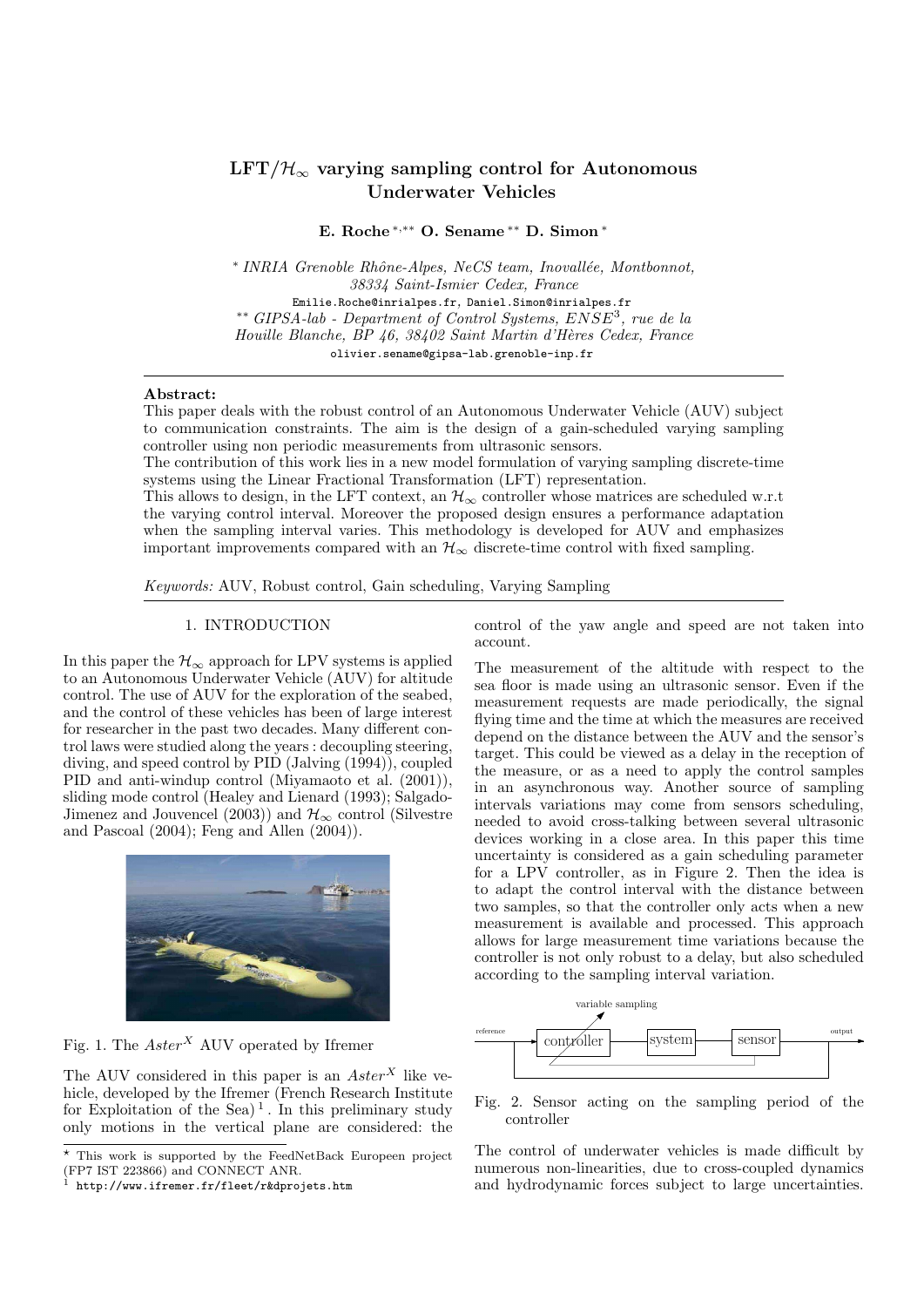Therefore robust control is necessary to safely perform autonomous missions : in this paper we use the ability of LPV based control to combine the performance specification in the  $\mathcal{H}_{\infty}$  framework, and the adaptation of the controller to parameters variations and uncertainties inside a specified range of values provided by the LPV approach.

In Robert et al. (2010) the LPV polytopic approach is used to design a control law with adaptation of the sampling period to account for the available computing resources for an inverted pendulum. In the present paper, the LPV approach relies on the LFT representation to compute the gain scheduled controller. Indeed the main drawback of the polytopic method could be the large number of LMIs to solve when the number of varying parameters increases. This is not the case in the LFT method and, as emphasized in Apkarian and Gahinet (1995), it leads to a LMI problem whose solution can directly be implemented. Moreover, this approach allows to consider in the same way varying parameters and uncertainties (adaptation to the parameters and robustness with respect to uncertainties).

The paper is organized as follows. Section 2 presents the non linear model of the AUV considered for the study and the model reduction for the vertical plane motion. Section 3 develops some theoretical background on model discretizing and on keeping the varying period as parameter, and also LPV/LFT control. Finally section 4 contains the control design and simulation results.

## 2. AUV MODELS

The model of the vehicle is directly inherited from Roche et al. (2009).

For the description of the vehicle behavior, we consider a 12 dimensional state vector :  $X = [\eta(6) \nu(6)]^T$ .

 $\eta(6)$  is the position, in the inertial referential  $\mathcal{R}_0$ , describing the linear position  $\eta_1$  and the angular position  $\eta_2$ :  $\eta \; = \; \left[ \eta_{1} \; \eta_{2} \right]^{T} \; \mathrm{with} \; \; \eta_{1} \; = \; \left[ x \; y \; z \right]^{T} \; \mathrm{and} \; \; \eta(2) \; = \; \left[ \phi \; \theta \; \psi \right]^{T}$ where x, y and z are the positions of the vehicle, and  $\phi$ ,  $\theta$  and  $\psi$  are respectively the roll, pitch and yaw angles.

 $\nu(6)$  represent the velocity vector, in the local referential  $\mathcal R$  (linked to the vehicle) describing the linear and angular velocities (first derivative of the position, considering the referential transform, see equation (2)) :  $\nu = [\nu_1 \ \nu_2]^T$  with  $\nu_1 = [u \, v \, w]^T$  and  $\nu_2 = [p \, q \, r]^T$ 

#### 2.1 Non Linear Model

As given in Fossen (1994), Santos (1995), Jalving and Storkersen (1994), the physical model is given by the following dynamical equation:

$$
M\dot{\nu} = G(\nu)\nu + D(\nu)\nu + \Gamma_g + \Gamma_u \tag{1}
$$

$$
\dot{\eta} = J_c(\eta_2)\nu\tag{2}
$$

where:

- M is the mass matrix which represents the real mass of the vehicle augmented by the "water-added-mass" part,

 $-G(\nu)$  represents the action of Coriolis and centrifugal forces,

 $-D(\nu)$  is the matrix of hydrodynamics damping coefficients,

 $-\Gamma_g$  correspond to the gravity effort and hydrostatic forces,

 $-J_c(\eta_2)$  is the referential transform matrix from  $\mathcal{R}(C, xyz)$ towards  $\mathcal{R}_0(O, X_0Y_0Z_0)$ ,

 $-\Gamma_u$  represent the forces and moments due to the vehicle's actuators. The considered AUV has an axial propeller to control the velocity in Ox direction (forward force  $Q_c$ ) and 5 independent mobile fins :

- 2 horizontals fins in the front part of the vehicle (controlled with angles  $\beta_1$  and  $\beta'_1$ ).
- 1 vertical fin at the tail of the vehicle (controlled with angle  $\delta$ ).
- 2 fins at the tail of the vehicle (controlled with angles  $\beta_2$  and  $\beta_2'$  inclined with angle  $\pm \pi/3$  w.r.t the vertical fin.

The nonlinear model includes 12 state variables and 6 control inputs. For the computation of the controller, a linear model is proposed. The equilibrium point is chosen as  $[u v w p q r] = [1 0 0 0 0 0]$ : all velocities are taken equal to 0, except the longitudinal velocity taken equal to 1m/s, the cruising speed chosen by the operator according to the payload requirements.

Tangential linearization around the chosen equilibrium point yields to a model of the form :

$$
\begin{cases} \dot{x} = Ax(t) + Bu(t) \\ y = Cx(t) + Du(t) \end{cases}
$$

where

- x stand for the state :  $x = [x \ u \ y \ v \ z \ w \ \phi \ p \ \theta \ q \ \psi \ r]^T$
- *u* for the control input  $u = [\beta_1 \ \beta'_1 \ \beta_2 \ \beta'_2 \ \delta_1 \ Q_c]^T$
- y for the measured output (here only the altitude z is measured)

All the matrices  $A, B, C$  and  $D$  depend on the model parameters : hydrodynamical parameters, mass of the vehicle, dimension of fins... Note that most of these parameters are uncertain, and that here the control design is proposed for the nominal plant case only.

#### 2.2 Model Reduction

The complete control of the vehicle is intricate due to the large size of the system. A usual solution is to separate the whole model into three different sub-models with reduced size. This allows for a "decoupling" control synthesis for the three directions  $Ox$ ,  $Oy$  and  $Oz$ .

To control the altitude z, the model is reduced to 4 state variables :  $z, \theta$  (pitch angle) and the corresponding velocity  $w$  and  $q$ . For the actuation, only 4 fins are needed: the 2 horizontals fins in the front part of the vehicle  $(\beta_1$  and  $\beta_1'$  and the 2 oblique fins at the tail  $(\beta_2 \text{ and } \beta_2')$ . Since the AUV has to stay in the vertical plan, both pairs of fins have to be actuated in the same way (with the same angle) so 2 control variable are chosen as:  $\hat{\beta}_1 = \beta'_1$  and  $\beta_2 = \tilde{\beta}'_2$ .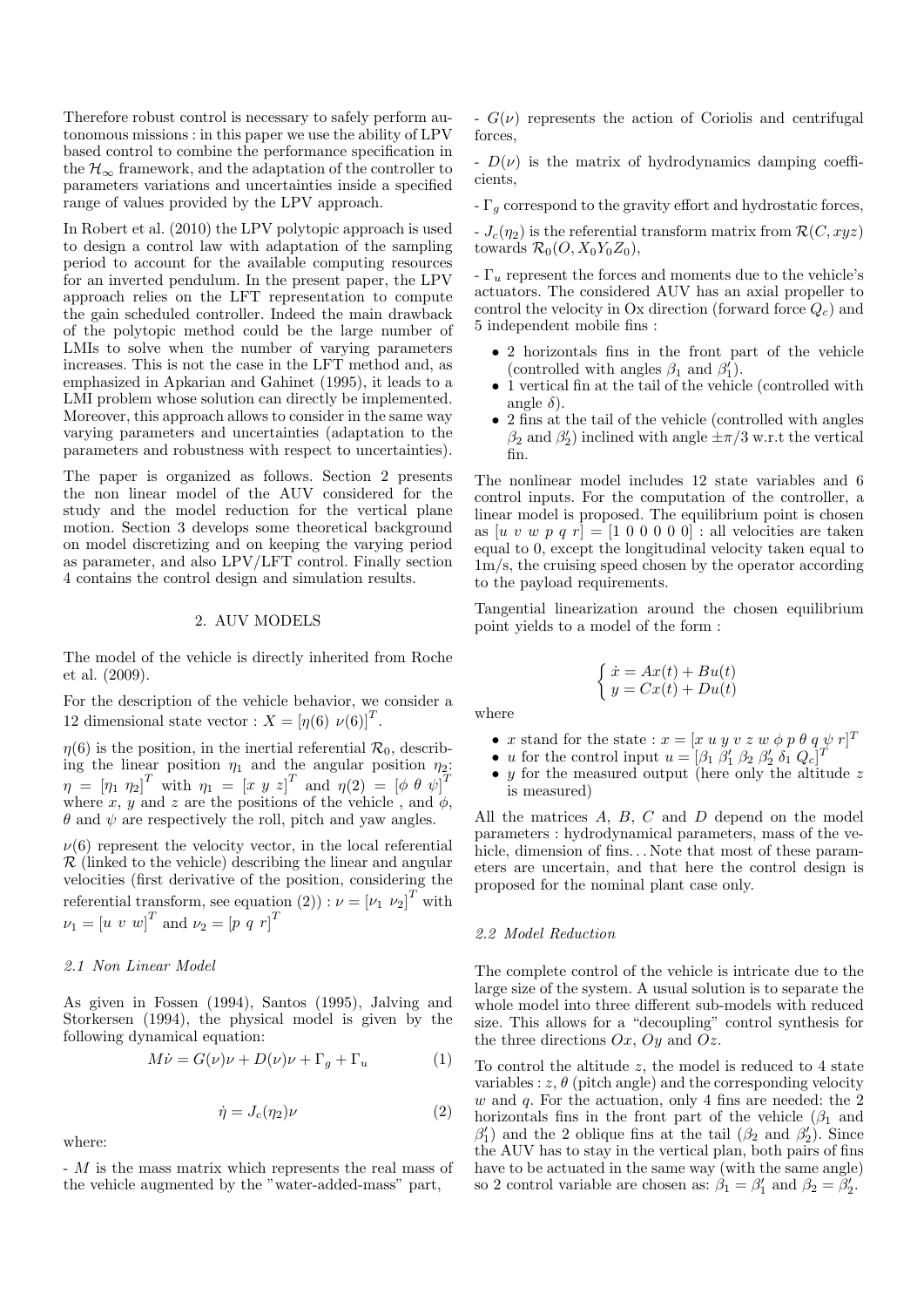Remark : In this paper we focus on the control of the altitude z with adaptation to the sampling period w.r.t. the measurement time, following the bottom referenced altitude control scenario. The other degrees of freedom are controlled using basic (i.e. constant sampling) feedbacks to keep the vehicle in the vertical plane with at the predefined forward velocity. Note that the model built for the control of the longitudinal speed  $u$  contains all the dynamics, but can only act on the propeller of the vehicle. To control the yaw angle  $\psi$ , the states variables are v,  $\psi$  and r. The actions are the tree fins at the tail of the AUV (corresponding actions  $\delta$ ,  $\beta_2$  and  $\beta_2'$ ).

## 3. A LFT MODEL FOR VARYING SAMPLING PERIOD SYSTEMS

#### 3.1 Discrete time model with varying sampling period

This subsection describes the considered model, following the methodology in Robert et al. (2010).

Let us consider a continuous time state space representation of a system of the form :

$$
G: \begin{cases} \dot{x} = Ax + Bu \\ y = Cx + Du \end{cases} \tag{3}
$$

with  $A \in \mathcal{R}^{ns \times ns}$ 

The exact discretization of this system is describe in equation (5)

$$
G_d: \begin{cases} x_{k+1} = A_d x_k + B_d u_k \\ y_k = C_d x_k + D_d u_k \end{cases} \tag{4}
$$

with  $Ad \in \mathcal{R}^{ns \times ns}$  and

$$
A_d = e^{Ah} \t B_d = \int_0^h e^{A\tau} d\tau B
$$
  
\n
$$
C_d = C \t D_d = D
$$
\n(5)

The usual numerical method use the exponential of a matrix  $M$  :

$$
\begin{pmatrix} A_d(h) & B_d(h) \\ 0 & I \end{pmatrix} = \exp\left(\begin{pmatrix} A & B \\ 0 & 0 \end{pmatrix} h\right) \tag{6}
$$

The sampling period is assumed to belong to the interval  $[h_{min}, h_{max}]$  with  $h_{min} > 0$ , the sampling period is approximated around the nominal value  $h_0$  as :

$$
h = h_0 + \delta \qquad \text{with} \qquad h_{min} - h_0 \le \delta \le h_{max} - h_0 \tag{7}
$$

As explained in Robert et al. (2010) the equation (6) in this case becomes :

$$
\begin{pmatrix} A_d(h) & B_d(h) \\ 0 & I \end{pmatrix} = \begin{pmatrix} A_{h_0} & B_{h_0} \\ 0 & I \end{pmatrix} \begin{pmatrix} A_{\delta} & B_{\delta} \\ 0 & I \end{pmatrix} \tag{8}
$$

In case of an affine model in the variation of the sampling period  $\delta$  is needed, a Taylor series expansion of order k leads to :

$$
A_{\delta} \approx I + \sum_{i=1}^{k} \frac{A^{i}}{i!} \delta^{i}
$$
 (9)

$$
B_{\delta} \approx \sum_{i=1}^{k} \frac{A^{i-1}B}{i!} \delta^{i}
$$
 (10)

Finally the matrices of the discretized plant are :

$$
A_d = A_{h_0} A_\delta
$$
  
\n
$$
B_d = B_{h_0} + A_{h_0} B_\delta
$$
\n(11)

with  $A_d$  and  $B_d$  in an exact or approximate form, depending on the context.

#### 3.2 A new LFT Formulation for varying sampling systems

A LFT formulation is proposed in this section to express the system discrete time model by keeping the sampling period as a parameter (i.e. modeled as a system uncertainty).

First, an LPV/LFT model of a system, considering the sampling period as varying parameter is presented, based on the methodology developed in Robert (2007). The objective is to transform the system under the form described in Figure 3. The matrix  $\Delta$  represents the uncertainties depending on the sampling period h.



Fig. 3. System under LFT representation

Two cases are considered below in order to account for varying sampling period :

Unstructured uncertainty case From equations (11) two uncertainties blocks are derived :

$$
\Delta_1 = A_{\delta} - I
$$
  
\n
$$
\Delta_2 = A_{h_0} B_{\delta}
$$
\n(12)

The matrices of the discrete time system (4) are rewritten with these uncertainties :

$$
\begin{cases} x_{k+1} = [A_{h_0} + A_{h_0}(\underbrace{A_{\delta} - I})]x_k + [B_{h_0} + \underbrace{A_{h_0}B_{\delta}}]u \\ y = C_d x_k + D_d u \end{cases}
$$

The system is transformed into the form described in Figure 3 by defining :

$$
u_{\Delta} = [u_{\Delta_1}, u_{\Delta_2}]^T
$$
,  $y_{\Delta} = [y_{\Delta_1}, y_{\Delta_2}]^T$  and  $\Delta = \begin{pmatrix} \Delta_1 & 0 \\ 0 & \Delta_2 \end{pmatrix}$ 

Finally, the LFT form of the model with unstructured uncertainties (with no approximation) is as follows :

$$
\begin{cases}\nx_{k+1} = Ax_k + \mathcal{B}\begin{pmatrix} u_\Delta \\ u \end{pmatrix} \\
\begin{pmatrix} y_\Delta \\ y \end{pmatrix} = Cx_k + \mathcal{D}\begin{pmatrix} u_\Delta \\ u \end{pmatrix}\n\end{cases} (13)
$$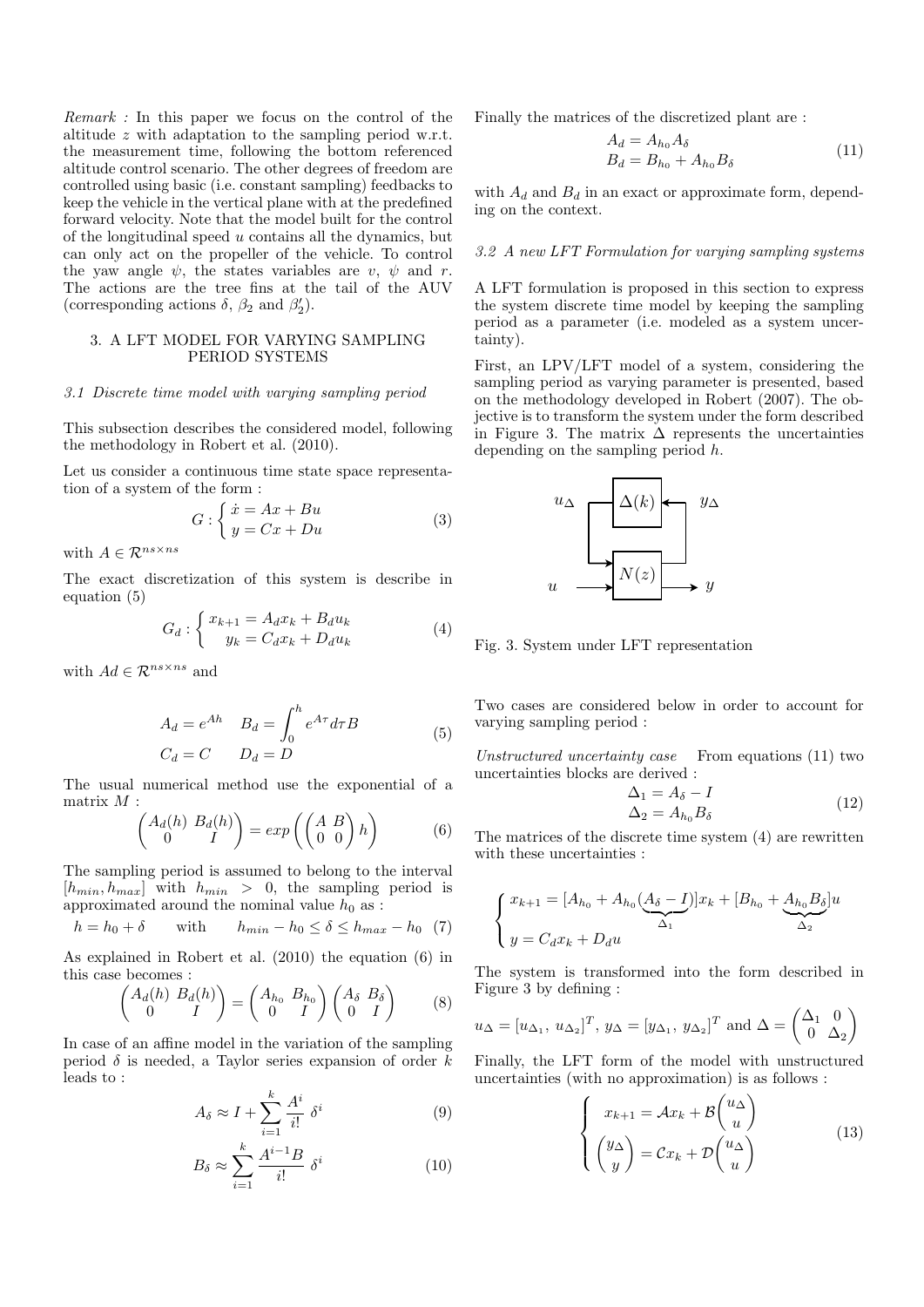$$
\Delta = \begin{pmatrix} \Delta_1 & 0 \\ 0 & \Delta_2 \end{pmatrix}
$$
  
\n
$$
\mathcal{A} = A_{h_0} \quad \mathcal{B} = (A_{h_0} \quad I \quad B_{h_0})
$$
  
\n
$$
\mathcal{C} = \begin{pmatrix} I \\ 0 \\ C_d \end{pmatrix} \quad \mathcal{D} = \begin{pmatrix} 0 & 0 & 0 \\ 0 & 0 & I \\ 0 & 0 & D_d \end{pmatrix}
$$
 (14)

The LPV/LFT model of the system is then given by the upper LFT interconnection

$$
T_{u,y} = F_u(P(z), \Delta) = P_{22} + P_{21}\Delta(I - P_{11}\Delta)^{-1}P_{12}
$$
 (15)

This approach considers  $\Delta$  as a full block diagonal with full matrices  $\Delta_1$  and  $\Delta_2$ . However matrices  $\Delta_1$  and  $\Delta_2$  depend on a single parameter  $\delta$ , so this uncertainty definition may be too conservative.

Structured uncertainty case In order to reduce the conservatism the Taylor series expansion of order k (presented in (9) and (10)) for matrices  $A_{\delta}$  and  $B_{\delta}$  is used to obtain a structured uncertainty matrix.

$$
\Delta_1 \approx A_\delta - I = \sum_{i=1}^k \frac{A^i}{i!} \delta^i
$$
  

$$
\approx A\delta \left( I + \frac{A\delta}{2} \left( I + \frac{A\delta}{3} \left( I + \dots \right) \right) \right)
$$
(16)

$$
\Delta_2 \approx A_{h_0} B \delta = A_{h_0} \sum_{i=1}^k \frac{A^i B}{i!} \delta^i
$$

$$
\approx A_{h_0} \left( I + \frac{A \delta}{2} \left( I + \frac{A \delta}{3} \left( I + \dots \right) B \delta \right) \right) \tag{17}
$$

With this structure of uncertainty, the LFT representation of the system becomes (according to 3) :

$$
\Delta = \delta I_{2 \times k \times n_s}
$$
  

$$
\mathcal{A} = A_{h_0} \quad \mathcal{B} = (\mathcal{B}_1 \; \mathcal{B}_2 \; B_{h_0})
$$
(18)

$$
\mathcal{C} = \begin{pmatrix} \mathcal{C}_1 \\ \mathcal{C}_2 \\ C_d \end{pmatrix} \quad \mathcal{D} = \begin{pmatrix} \bar{\mathcal{D}} & 0 & 0 \\ 0 & \bar{\mathcal{D}} & \mathcal{D}_{2u} \\ 0 & 0 & D_d \end{pmatrix} \tag{19}
$$

$$
\mathcal{B}_1 = \left(A_a A_{0_{n_s * [n_s * (k-1)]}}\right) \quad \mathcal{B}_2 = \left(A_a_{0_{n_s * [n_s * (k-1)]}}\right) \tag{20}
$$

$$
C_1 = \begin{pmatrix} I_{n_s} \\ \vdots \\ \vdots \\ I_{n_s} \end{pmatrix} k \, times \, ; \, C_2 = \begin{pmatrix} 0_{n_s} \\ \vdots \\ \vdots \\ 0_{n_s} \end{pmatrix} k \, times \qquad (21)
$$

$$
\bar{\mathcal{D}} = \begin{pmatrix}\n0_{n_s} & \frac{A}{2} & \dots & 0_{n_s} \\
\vdots & \ddots & \ddots & \vdots \\
\vdots & \ddots & \ddots & \frac{A}{k} \\
0_{n_s} & \dots & \dots & 0_{n_s}\n\end{pmatrix} \qquad \mathcal{D}_{2u} = \begin{pmatrix}\nB \\
\vdots \\
\vdots \\
B\n\end{pmatrix}
$$
\n(22)

This allows to express the parameter block  $\Delta$  as a direct dependence on the varying sampling period  $\delta$ .

## 4. BACKGROUND ON  $\mathcal{H}_{\infty}$  / LFT CONTROL DESIGN

The objective is to get an LPV controller taking into account the set of parameter  $\Delta$  in the same way as the model, by a lower LFT interconnection :

$$
T_{zw} = F_l(K, \Delta) := K_{11} + K_{12}K(I - K_{22}\Delta)^{-1}K_{21} \quad (23)
$$

The LFT control scheme is presented in Figure 4, where the dependency on the parameters  $\Delta$  of the generalized plant  $P$  and of the controller  $K$  is described in an LFT form.



Fig. 4. LFT control scheme

The problem is now to find a discrete controller K for which the system described in Figure 4 is stable and respect some specifications defined by weighting functions set in the control loop ( $\mathcal{H}_{\infty}$  design).

The methodology used in this paper for the discrete-time controller synthesis is based on the  $\mathcal{H}_{\infty}$  framework, by the resolution of LMIs (derived from the bounded real Lemma), as described in Apkarian and Gahinet (1995) and Gauthier et al. (2007).

To reduce the conservatism due to the presence of uncertainties, the problem is reformulated using some scaling variables  $L_{\Delta}$ .

The solution of this problem relies on the bounded real Lemma, as follow :

Lemma Consider a parameter structure  $\Theta$ , the associated scaling set  $L_{\Theta} = \{L > 0 : L\Delta = \Delta L, \forall \Delta \in \Theta\}$ , and a discrete-time square transfer function  $T(z)$  of realization  $T(z) = D_{cl} + C_{cl} (zI - A_{cl})^{-1} B_{cl}$ , then the following statements are equivalent.

i)  $A_{cl}$  is stable and there exists  $L \in L_{\Theta}$  such that  $||L^{1/2}\left(D_{cl}+C_{cl}\left(zI-A_{cl}\right)^{-1}B_{cl}\right)L^{-1/2}||_\infty < 1.$ 

ii) There exist positive definite solutions  $X_{cl}$  and  $L \in L_{\Theta}$ to the matrix inequality

$$
\begin{pmatrix}\n-X_{cl}^{-1} & A_{cl} & B_{cl} & 0 \\
A_{cl}^{T^l} & -X_{cl} & 0 & C_{cl}^T \\
B_{cl}^T & 0 & -L & D_{cl}^T \\
0 & C_{cl} & D_{cl} & -L^{-1}\n\end{pmatrix} < 0
$$
\n(24)

The main result is as follows.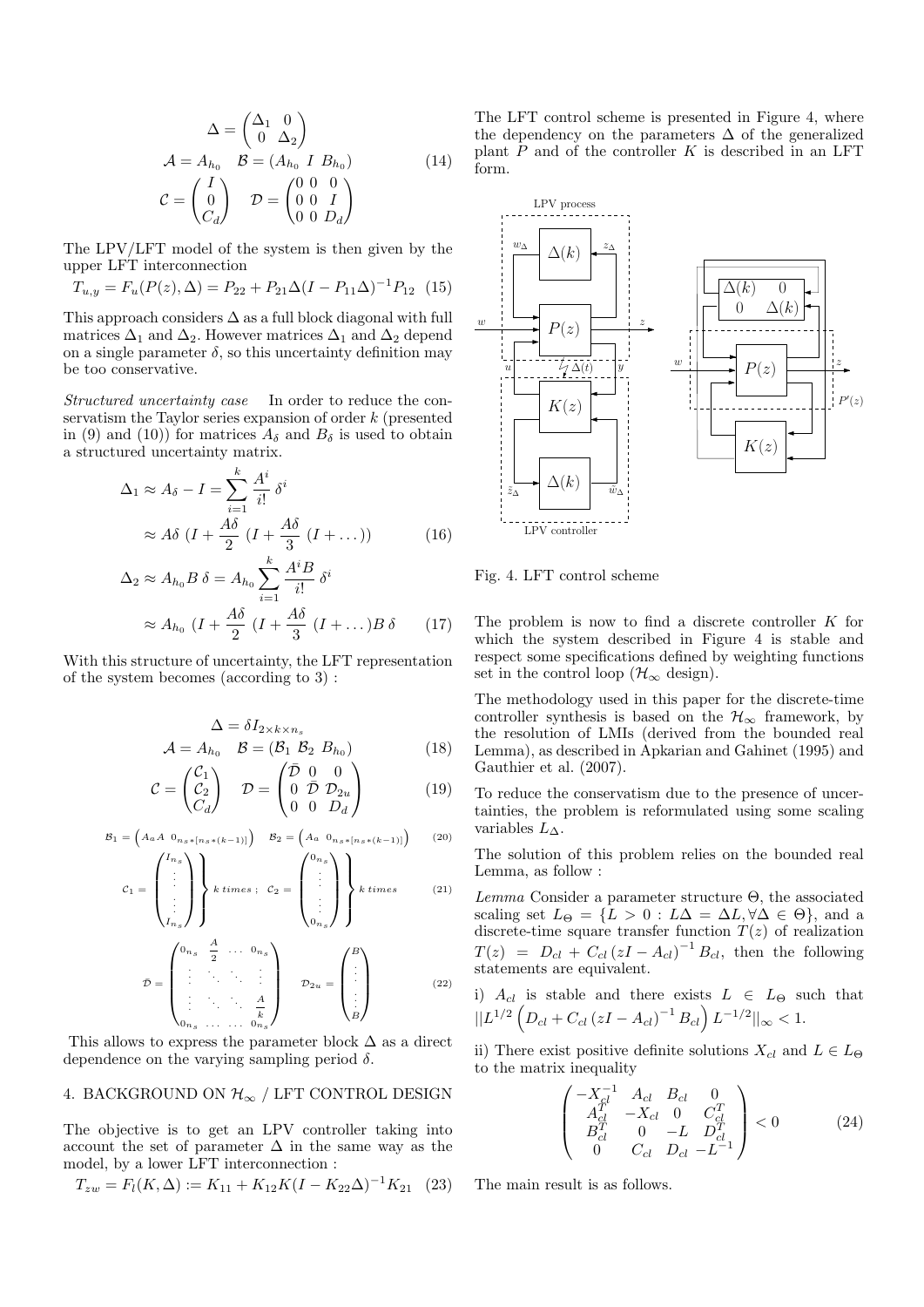Theorem 1. Consider a discrete-time LPV plant  $P_{\Delta}(z)$  under  $LFT$  form. Let  $\mathcal{N}_r$  and  $\mathcal{N}_s$  denote bases of null spaces of  $(B_2^T, D_{\theta 2}^T, D_{12}^T, 0)$  and  $(C_2, D_{2\theta}, D_{21}, 0)$ , respectively.

With this notation, the gain-scheduled  $\mathcal{H}_{\infty}$  LFT control problem is solvable if and only if there exist pairs of symmetric matrices  $(R, S) \in \mathbb{R}^{n_a \times n_a}$  and  $(L_3, J_3) \in \mathbb{R}^{n_a \times n_a}$  $\mathbb{R}^{n_{\theta} \times n_{\theta}}$  and a scalar  $\gamma > 0$  such that

$$
\mathcal{N}_r^T \left( \begin{array}{ccc} A R A^T - R + B_\theta J_3 B_\theta^T & \star \\ C_\theta R A^T + D_{\theta\theta} J_3 B_\theta^T & C_\theta R C_\theta^T + D_{\theta\theta} J_3 D_{\theta\theta}^T - J_3 \\ C_1 R A^T + D_{1\theta} J_3 B_\theta^T & C_1 R C_\theta^T + D_{1\theta} J_3 D_{\theta\theta}^T \\ B_1^T & \star & \star \\ C_1 R C_1^T + D_{1\theta} J_3 D_{1\theta}^T - \gamma I & \star \\ D_{11}^T & -\gamma I \end{array} \right) \mathcal{N}_r < 0
$$

$$
N_s \begin{pmatrix} A^T SA - S + C_\theta^T L_3 C_\theta & \star \\ B_\theta^T SA + D_{\theta\theta}^T L_3 C_\theta & B_\theta^T SB_\theta + D_{\theta\theta}^T L_3 D_{\theta\theta} - L_3 \\ B_1^T SA + D_{\theta1}^T L_3 C_\theta & B_1^T SB_\theta + D_{\theta1}^T L_3 D_{\theta\theta} \\ C_1 & D_1 \theta & \star \\ B_1^T SB_1 + D_{\theta1}^T L_3 D_{\theta1} - \gamma I & \star \\ D_{11} & -\gamma I \end{pmatrix} N_s < 0
$$
  

$$
\begin{pmatrix} R & I \\ I & S \end{pmatrix} > 0
$$
  

$$
L_3 \Theta = \Theta L_3, J_3 \Theta = \Theta J_3, \begin{pmatrix} L_3 & I \\ I & J_3 \end{pmatrix} > 0
$$

This LMI is then solved using Yalmip interface (Lofberg (2004)) and Sedumi solver (Sturm (1999)).

## 5.  $\mathcal{H}_{\infty}$  CONTROL DESIGN FOR AUVS

### 5.1 LFT model of the AUV

An LPV/LFT model of the AUV considering the sampling period as varying parameter, using the methodology previously described is built. The Taylor series expansion described in equation (16 ) and (17) is made at order  $k = 2$ . Here the Bode diagram of this LPV/LFT system is presented on Figure 5, using the structured case uncertainties :

$$
\Delta = \delta I_{2 \times k \times n_s} \tag{25}
$$

According to the sampling period variation, this Bode Diagram shows a variation on the system gain and also on the bandwidth.

#### 5.2 Structure and weighting function

The method is based on the  $\mathcal{H}_{\infty}$  control design. The first step is to choose a control structure and weighting functions that will be placed in the control loop for setting some specifications (response time in closed loop, tracking error...).

We choose the following classical structure, with :

•  $W_e$  a weight on the tracking error, for fixing specifications on the controlled outputs  $y$  (here only the



Fig. 5. Bode diagram of the system



Fig. 6. Structure chosen for the control design

altitude  $z$  has to be controlled). The varying sampling period considered for the controller synthesis imposes a parametrized discretization of weights. This allows the adaptation of the performances with respect to the current sampling period, as explained in Robert et al. (2010). So  $W_e$  is defined with the following state space system, with the frequency  $f = 1/h$ :

$$
\begin{cases} \n\dot{x} = (a \times f)x + (a \times f - b \times f)u \\
y = x + u\n\end{cases} \tag{26}
$$

This weight is then discretized to obtain discretetime representation :

$$
W_d(z) : \begin{cases} x_{k+1} = A_d \, x_k + B_d \, u_k \\ y_k = x_k + u_k \end{cases} \tag{27}
$$

$$
\begin{cases} A_d = e^{af \, h} = e^a \\ B_d = (af)^{-1} (A_d - I)bf = a^{-1} (A_d - I)b \end{cases} \tag{28}
$$

The simplification between  $h$  and  $f$  leads to discrete LTI representation of the weight.

- The elements  $a$ , and  $b$  are chosen for obtaining :
- · a good robustness margin.
- $\cdot$  a tracking error less that 1%.
- · a settling time of 5 seconds.
- $W_u$  is chosen to account for actuator limitations (all action where normalized, so we choose the identity matrix of size 4 for  $W_u$ ).

Then the augmented plant  $(P \text{ in Figure 4})$  is built containing the model of the system and the weighting functions.

#### 5.3 LFT controller

A LPV/LFT controller is computed for the control of the altitude z, by considering the the previous structure and weights.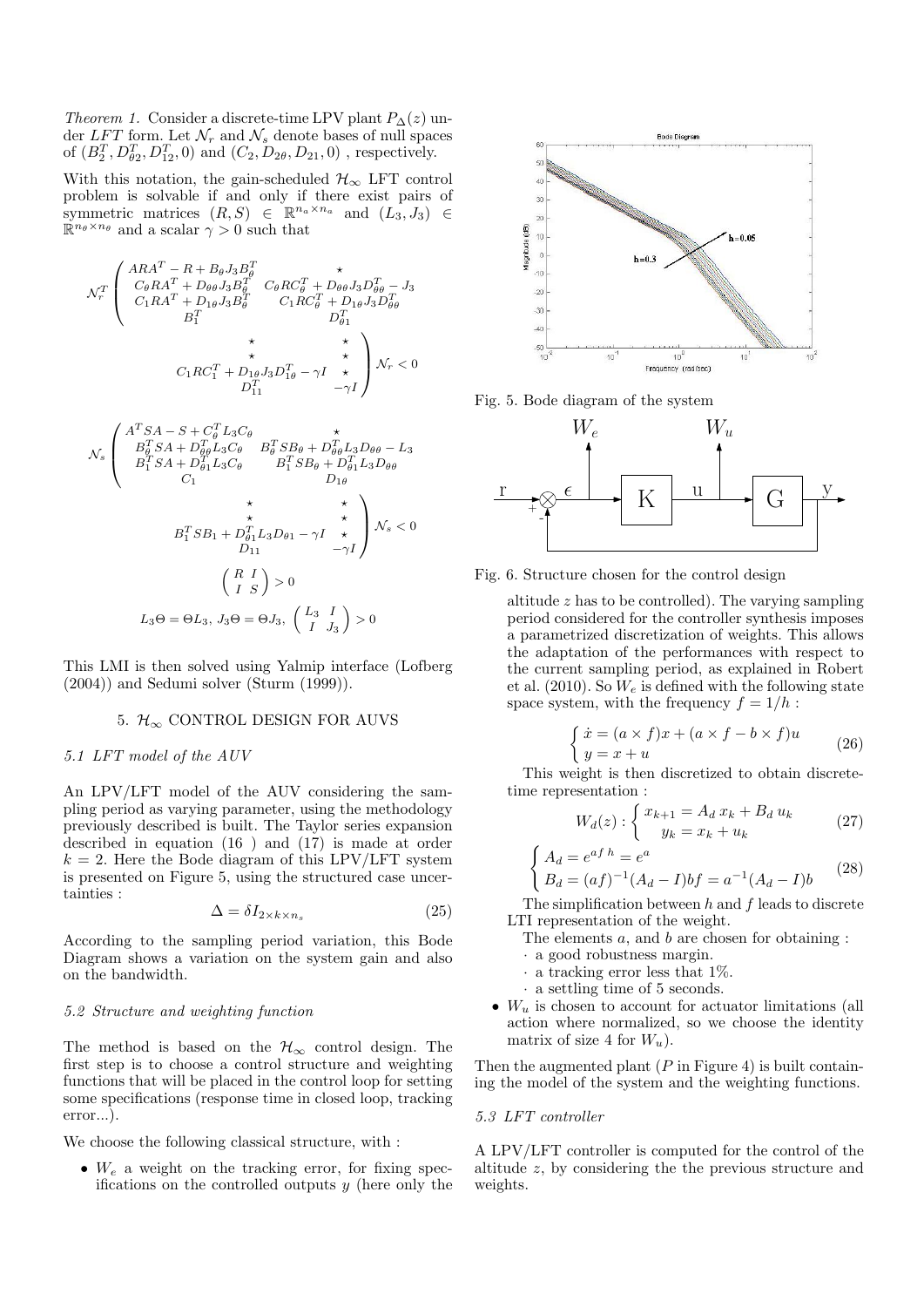The interval of variation of the sampling period for the controller design is :  $h \in [0.05; 0.3]$ s

Similarly to the Bode diagram of the system, the controller Bode diagram varies according to the sampling period, as seen in Figure 7. The sampling period clearly affects the controller bandwidth, this in accordance with the system bandwidth variation.



Fig. 7. Bode diagram of the LPV/LFT controller

The sensitivity function  $S$  is presented in Figure 8. The



Fig. 8. Sensitivity function

robustness margin is not affected by the sampling period variation, but bandwidth varies. This shows the adaptation of performances w.r.t to current sampling period (because of the varying discrete-time weight on  $\epsilon_z$ ), as required.

## 6. SIMULATION RESULTS

We consider as a mission to follow the sea bottom at constant height and move at constant speed (require for a good interpretation of the results).

The complete linearized model of the AUV is used for the following simulations. We focuses in the sequel on the control of the altitude z. An independent discretetime controller control the cruising speed  $u$  which start at 0 and stay constant and equal to  $1m/s$  during all the simulation (its design will not be detailed here; it is a simple  $\mathcal{H}_{\infty}$  discrete-time controller, with a sampling period of  $(0.1s)$ .

## 6.1  $\mathcal{H}_{\infty}$  Discrete controller

First, a  $\mathcal{H}_{\infty}$  controller is synthesized and serves as reference (using dhinflmi function of the LMI Control Toolbox). This controller is designed for a single sampling period (not gain scheduled) so could not adapt to sampling period variation. However the robustness brought by the method should allow little variation around  $h = 0.1s$ .

### 6.2 LPV control with sampling period as varying parameter

The controller synthesized in the previous section is used for the control of the system. Different sampling period variation scenarios will be considered, corresponding to different measurement time acquisition.

Test 1: Constant sampling period Both controllers are tested on the AUV model, with no variation of the sampling period. The simulation is done with  $h = 0.1s$ , namely the period considered for the  $\mathcal{H}_{\infty}$  controller design. The LFT controller is adapted to this period via the  $\Delta$  matrix. Simulation results are presented in figure 9.



Fig. 9. Test 1: Altitude z with discrete time  $\mathcal{H}_{\infty}$  and LFT controllers (Te=0.1s)

The  $\mathcal{H}_{\infty}$  controller gives better results than the LFT one in term of response time but the LFT controller present a smaller overshoot. Both controllers have no tracking error.

Test 2: Sinusoidal variation of the sampling period  $h$  For this simulation, the sampling period varies in a sinusoidal way. The step on altitude reference is done at minimal and maximal value of the sampling period, but  $h$  changes (in a sinusoidal way) during the step on z. Results are presented in Figures 10 and 11.

In the same case the discrete-time controller leads to worst results (in particular for  $h = 0.3$ ) :

The LFT controller gives good results : the system remain stable whatever the sampling period h. Moreover the adaptation of the performances w.r.t  $h$  is also visible : when the sampling period is high  $(h = h_{max} = 0.3s)$ the response time is low, and inversely. The discrete-time  $\mathcal{H}_{\infty}$  controller leads to poor performances especially when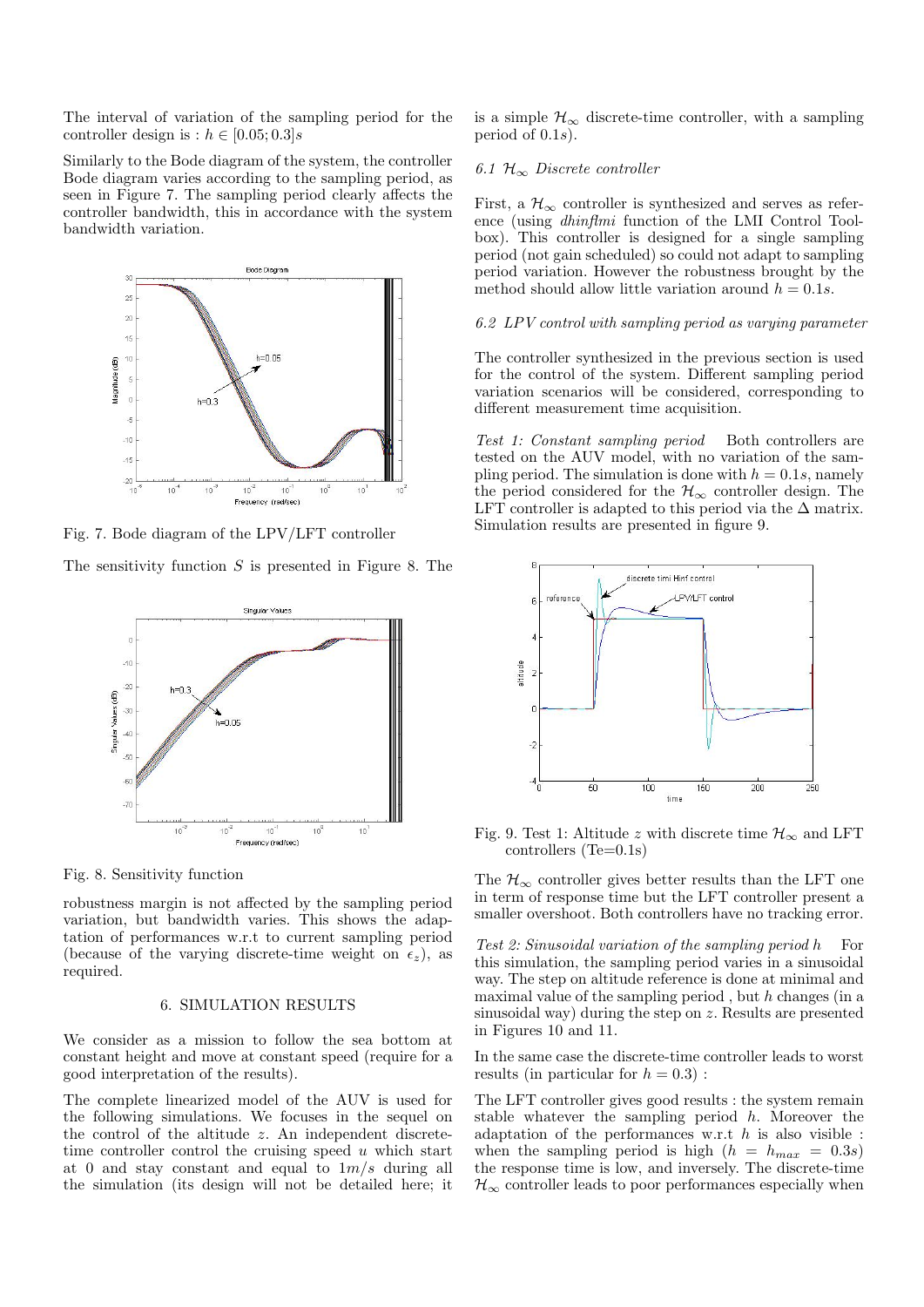

Fig. 10. Test 2: altitude z with LPV/LFT controller,  $h$ sinusoidal



Fig. 11. Test 2: altitude z with discrete-time  $\mathcal{H}_{\infty}$  controller, h sinusoidal

the sampling period is too far from the one used for the synthesis  $(h = 0.3)$ .

Test 3: Step variation of the sampling period h Now we consider two successive step variations of the sampling period on extreme value of the sampling period variation interval. A step on the altitude reference is done at the same time, to see the influence of the sampling period on the response. Results are presented on Figures 12 and 13.

In the same case the discrete-time controller leads to instability of the system.

The LPV/LFT controller still leads to good results (almost unchanged w.r.t the previous case).

### 7. CONCLUSIONS AND PERSPECTIVES

In this article, we have presented a new formulation for LPV systems, considering the sampling period as varying parameter into an LFT form. During the control design step, the definition of a varying weighting function allows for performance adaptation w.r.t the current sampling period. The main advantage is the robustness of the



Fig. 12. Test 3: Altitude z with LPV/LFT controller, step variation of h



Fig. 13. Test 3: Altitude z with discrete-time  $\mathcal{H}_{\infty}$  controller, step variation of h

LPV/LFT method with respect to the variation of the sampling period, considered here as the varying parameter. By adaptation of the controller to the current sampling period, the LFT controller leads to good results whereas the simple discrete-time controller could give instability of the system.

In our work here presented, a unique varying parameter as been considered (the sampling period). In the future, thanks to the LFT formulation, other parameter could be easily added, as for example the forward speed  $u$  (to consider different mission scenarios). In the same way, uncertainties can also be added in the  $\Delta$  matrix.

Finally this controller can be integrated in a global structure of control, to study the interaction between the three decoupled controller in the three dimensions.

#### REFERENCES

Apkarian, P. and Gahinet, P. (1995). A convex characterisation of gain-scheduled  $\mathcal{H}_{\infty}$  controllers. In IEEE Transaction on Automatic Control, volume 40, 853 – 864.